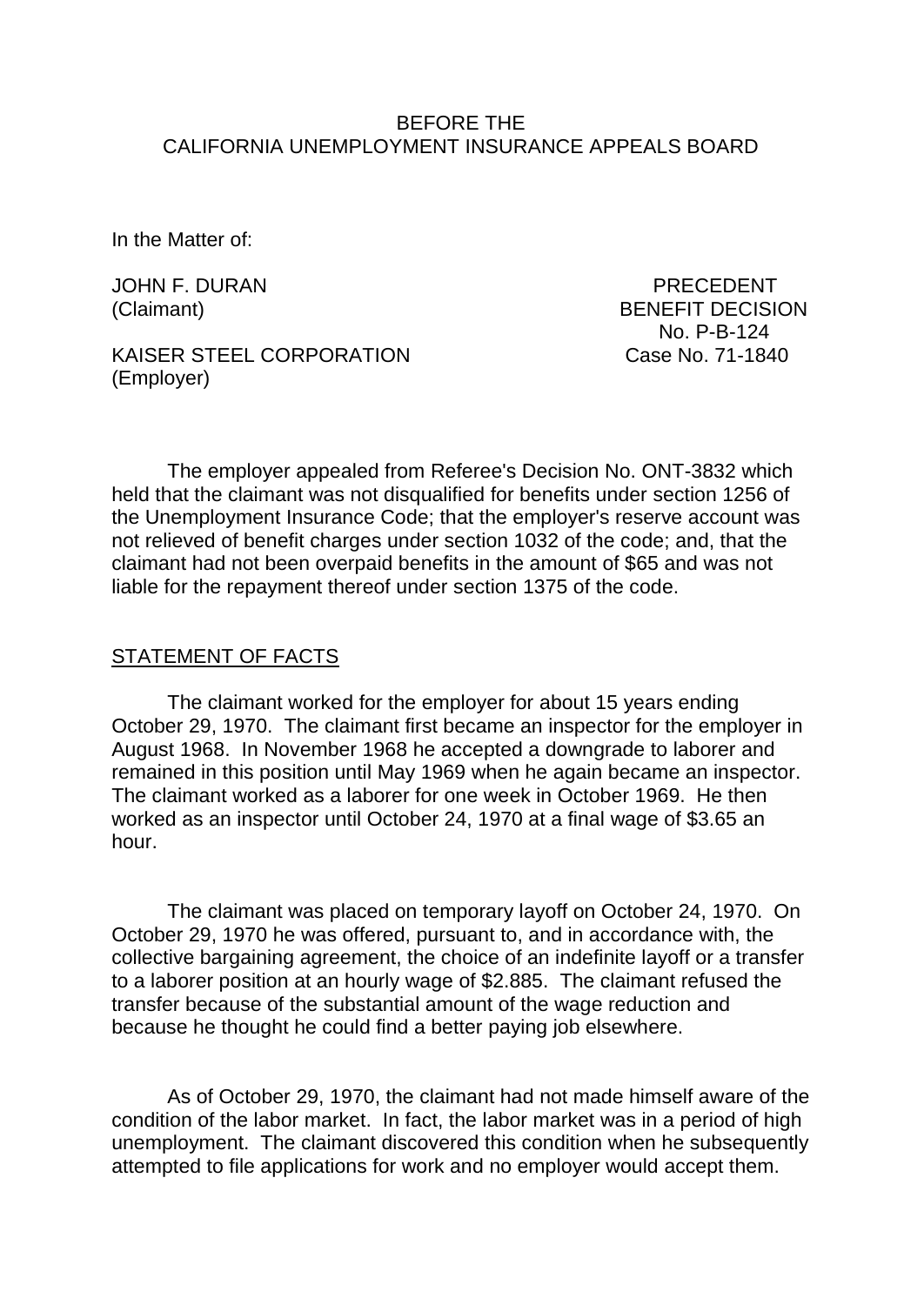## P-B-124

He had no job prospects when he refused the transfer to the above position. He had applied unsuccessfully for a job as an interpreter during the period of his temporary layoff.

As of the date of the referee hearing the claimant was working for the employer as a laborer at an hourly wage of \$2.885. He started this last period of employment on December 7, 1970.

The claimant's claim for benefits was effective October 25, 1970. He served a seven-day waiting period commencing on that date. He received \$65 in unemployment benefits for the week ending November 7, 1970. In filling out a card in connection with this claim the claimant answered "No" to the question of whether he had been offered any work for the week ending October 31, 1970. The Department has not considered the issue of whether this answer was a false statement.

# REASONS FOR DECISION

Section 1256 of the code provides that an individual is disqualified for benefits and sections 1030 and 1032 of the code provide that an employer's reserve account may be relieved of benefit charges if the individual left his most recent work voluntarily and without good cause.

A claimant who has elected to give up employment rather than accept a reclassification or transfer to another position which the claimant is equipped to perform because of such matters as experience, training, or education, with the same employer must be deemed to have voluntarily left his work rather than to have refused an offer of new work. Since this claimant herein rejected an offer of transfer to such a position, the matter becomes one of a voluntary leaving of work and the issue of good cause is before us.

Good cause for the voluntary leaving of work exists where the facts disclose a real, substantial and compelling reason of such nature as would cause a reasonable person genuinely desirous of retaining employment to take similar action. (Appeals Board Decision No. P-B-27)

The following appears in 100 A. L. R. 2d 1057 at 1058: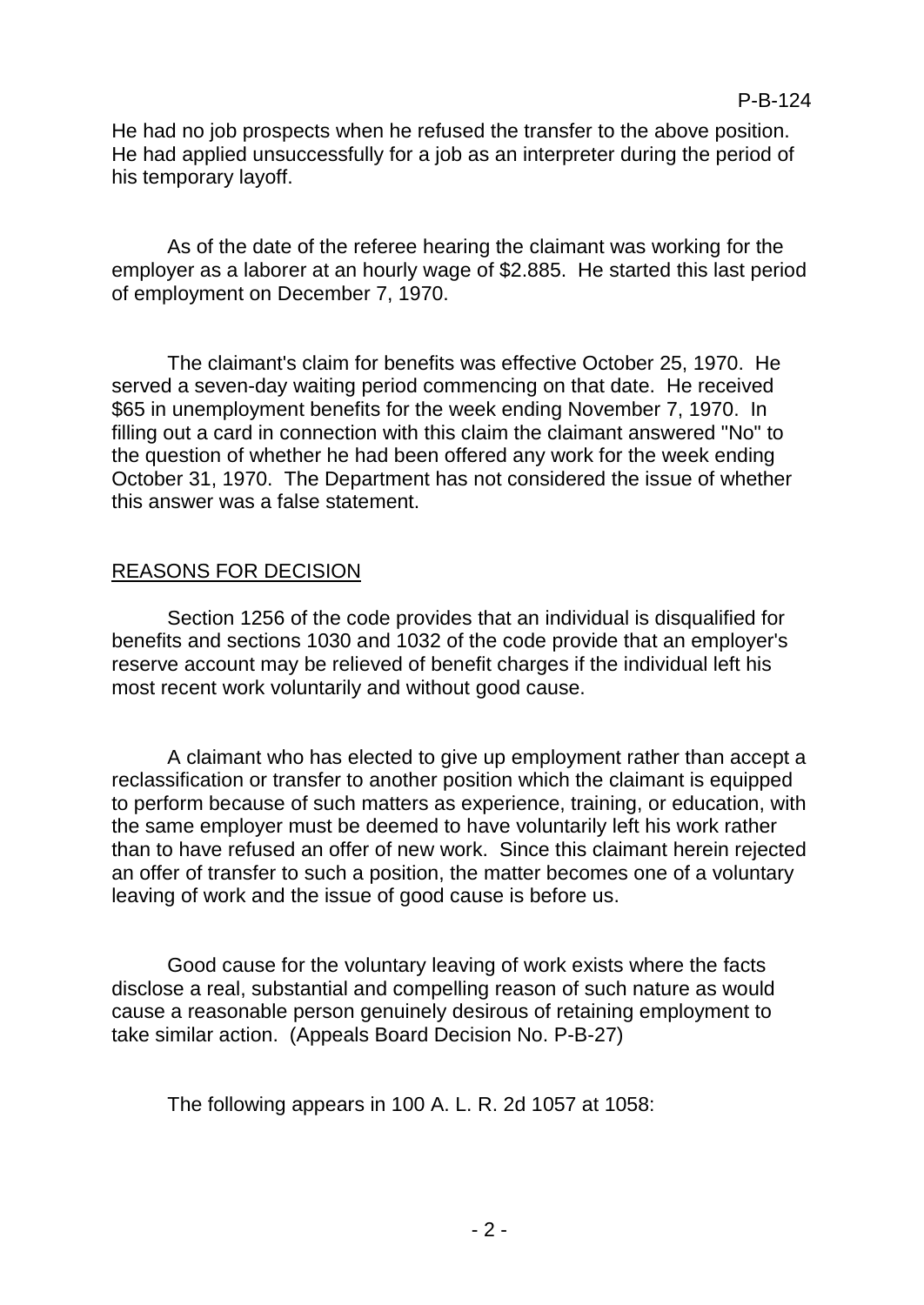"The rule generally applied . . . is that a substantial reduction in wages is regarded as 'good cause' or constitutes a compelling and necessitous reason for leaving employment so as to entitle claimant to unemployment compensation benefits."

Cases from Alabama, California (Bunny's Waffle Shop v. California Employment Commission (1944), 24 C. 2d 735, 151 P. 2d 224, which involved a 25 percent wage reduction), Louisiana, Pennsylvania, and Washington are annotated as support for this rule.

In Johnson, et al. v. State of California, et al. (1970), Court of Appeal, Second Appellate District, Division One (Civil No. 36540), an unreported decision, the court, citing the Bunny's Waffle Shop case, gives its approval of this rule in the following language:

"As a general rule, it has been held that a substantial reduction in wages is regarded as 'good cause' for leaving employment so as to entitle a claimant to unemployment compensation benefits."

We are in general agreement with this rule. Unless a person would become a nonproductive member of society (see Appeals Board Decision No. P-B-1), a person has good cause to leave his employment when he is confronted with the alternative of continuing employment at a sufficiently substantial reduction of pay or becoming unemployed.

The reduction in pay that the claimant was faced with in the instant case was from \$3.65 an hour to \$2.885 an hour. Since we cannot find that the claimant became a nonproductive member of society by choosing unemployment rather than accepting this reduction in pay, we find that this reduction in pay (20.96 percent) is sufficiently substantial, in and of itself, to conclude that the claimant had good cause to leave his work.

Since the claimant is not disqualified for benefits under section 1256 of the code, the overpayment must be cancelled.

Subdivision (a) of section 1257 of the code provides that an individual is disqualified for benefits if he wilfully made a false statement or representation